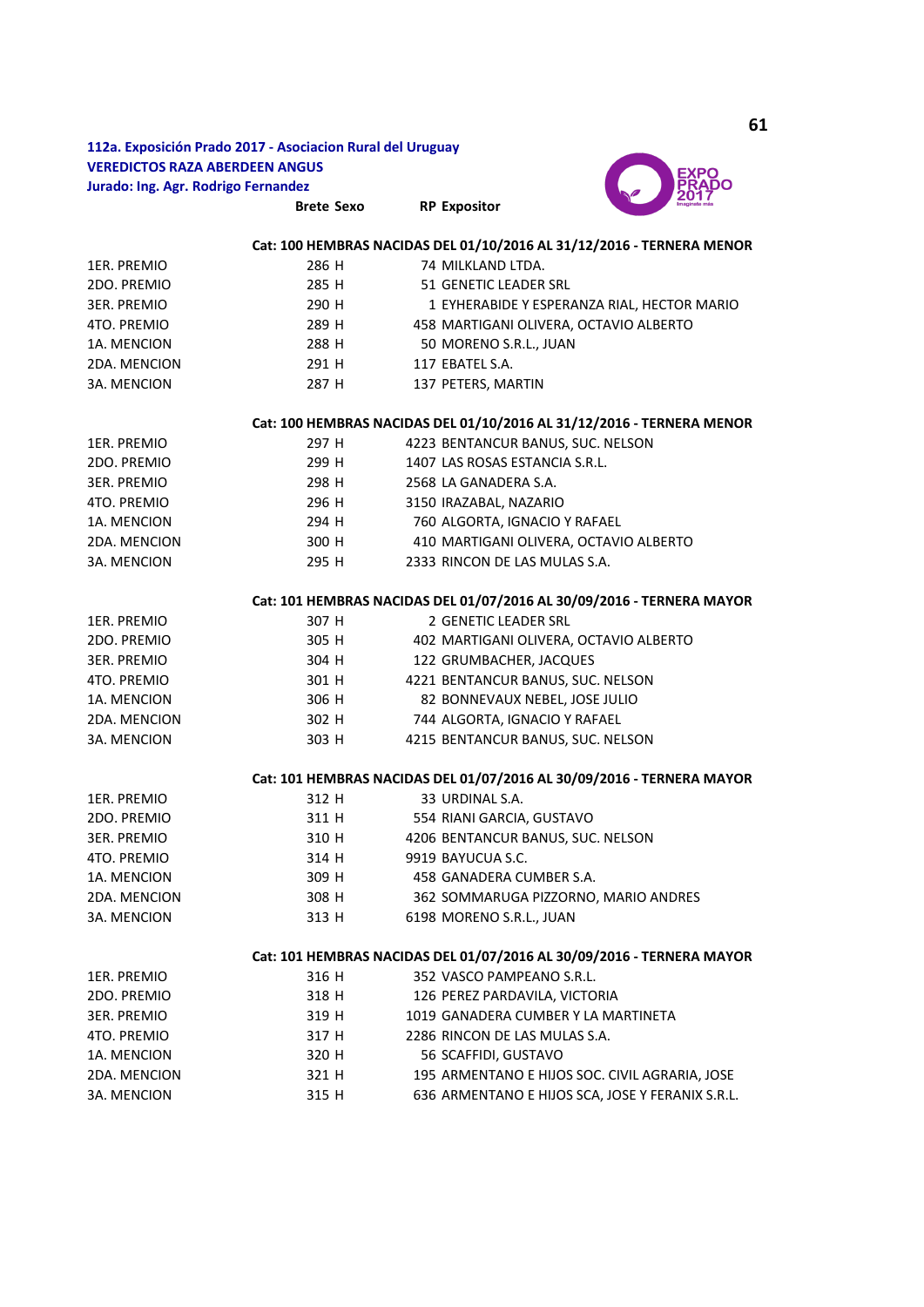|                                                                        |                                                                             | 62                                                                     |  |  |  |
|------------------------------------------------------------------------|-----------------------------------------------------------------------------|------------------------------------------------------------------------|--|--|--|
|                                                                        |                                                                             | Cat: 101 HEMBRAS NACIDAS DEL 01/07/2016 AL 30/09/2016 - TERNERA MAYOR  |  |  |  |
| 1ER. PREMIO                                                            | 325 H                                                                       | 9899 BAYUCUA S.C.                                                      |  |  |  |
| 2DO. PREMIO                                                            | 327 H                                                                       | 582 RIO FRONTERA S.A.                                                  |  |  |  |
| <b>3ER. PREMIO</b>                                                     | 322 H                                                                       | 29 URDINAL S.A.                                                        |  |  |  |
| 4TO. PREMIO                                                            | 329 H                                                                       | 580 RIO FRONTERA S.A.                                                  |  |  |  |
| 1A. MENCION                                                            | 330 H                                                                       | 1335 LAS ROSAS ESTANCIA S.R.L.                                         |  |  |  |
| 2DA. MENCION                                                           | 323 H                                                                       | 116 PEREZ PARDAVILA, VICTORIA                                          |  |  |  |
| 3A. MENCION                                                            | 326 H                                                                       | 3085 IRAZABAL, NAZARIO                                                 |  |  |  |
|                                                                        |                                                                             | Cat: 101 HEMBRAS NACIDAS DEL 01/07/2016 AL 30/09/2016 - TERNERA MAYOR  |  |  |  |
| 1ER. PREMIO                                                            | 332 H                                                                       | 352 AGROFIN S.A. Y ELENA LOACES                                        |  |  |  |
| 2DO. PREMIO                                                            | 334 H                                                                       | 346 AGROFIN S.A.                                                       |  |  |  |
| 3ER. PREMIO                                                            | 336 H                                                                       | 345 AGROFIN S.A.                                                       |  |  |  |
| 4TO. PREMIO                                                            | 333 H                                                                       | 351 AGROFIN S.A. Y MOROMAR DE SAFICO S.A.                              |  |  |  |
|                                                                        |                                                                             |                                                                        |  |  |  |
| 1A. MENCION                                                            | 335 H                                                                       | 343 AGROFIN S.A. Y ARANDU S.A.                                         |  |  |  |
| 2DA. MENCION                                                           | 331 H                                                                       | 356 AGROFIN S.A.                                                       |  |  |  |
| Cat: 101 HEMBRAS NACIDAS DEL 01/07/2016 AL 30/09/2016 - TERNERA MAYOR  |                                                                             |                                                                        |  |  |  |
| 1ER. PREMIO                                                            | 341 H                                                                       | 10 SAN GREGORIO GANADERA LTDA.                                         |  |  |  |
| 2DO. PREMIO                                                            | 342 H                                                                       | 245 LABORDE, RICARDO                                                   |  |  |  |
| 3ER. PREMIO                                                            | 338 H                                                                       | 546 ZERBINO GAN. S.A., ROBERTO J.                                      |  |  |  |
| 4TO. PREMIO                                                            | 337 H                                                                       | 340 AGROFIN S.A.                                                       |  |  |  |
| 1A. MENCION                                                            | 340 H                                                                       | 248 LABORDE, RICARDO                                                   |  |  |  |
| 2DA. MENCION                                                           | 339 H                                                                       | 11 SAN GREGORIO GANADERA LTDA.                                         |  |  |  |
|                                                                        |                                                                             | Cat: 103 HEMBRAS NACIDAS DEL 01/05/2016 AL 30/06/2016 - JUNIOR         |  |  |  |
| 1ER. PREMIO                                                            | 343 H                                                                       | 1331 LAS ROSAS ESTANCIA S.R.L.                                         |  |  |  |
| 2DO. PREMIO                                                            | 345 H                                                                       | 55 MILKLAND LTDA.                                                      |  |  |  |
| 3ER. PREMIO                                                            | 344 H                                                                       | 640 LA SORPRESA S.G.                                                   |  |  |  |
|                                                                        |                                                                             | Cat: 104 HEMBRAS NACIDAS DEL 01/02/2016 AL 30/04/2016 - JUNIOR Serie 1 |  |  |  |
|                                                                        |                                                                             |                                                                        |  |  |  |
| 1ER. PREMIO                                                            | 348 H                                                                       | 5982 SOC. GAN. EL YUNQUE                                               |  |  |  |
| 2DO. PREMIO                                                            | 349 H                                                                       | 5972 SOC. GAN. EL YUNQUE                                               |  |  |  |
| 3ER. PREMIO                                                            | 346 H                                                                       | 281 PEREZ FRONTINI, JUAN PABLO                                         |  |  |  |
| 4TO. PREMIO                                                            | 347 H                                                                       | 115 GRUMBACHER, JACQUES                                                |  |  |  |
| Cat: 104 HEMBRAS NACIDAS DEL 01/02/2016 AL 30/04/2016 - JUNIOR Serie 2 |                                                                             |                                                                        |  |  |  |
| 1ER. PREMIO                                                            | 352 H                                                                       | 670 GENETIC LEADER SRL                                                 |  |  |  |
| 2DO. PREMIO                                                            | 354 H                                                                       | 4 SAN GREGORIO GANADERA LTDA.                                          |  |  |  |
| 3ER. PREMIO                                                            |                                                                             | 353 H<br>672 SIERRA MADERA S.A.                                        |  |  |  |
| 4TO. PREMIO                                                            | 350 H                                                                       | 630 LA SORPRESA S.G.                                                   |  |  |  |
| Cat: 105 HEMBRAS NACIDAS DEL 01/12/2015 AL 31/01/2016 - VAQUILLONA     |                                                                             |                                                                        |  |  |  |
| 1ER. PREMIO                                                            | 356 H                                                                       | 554 RIO FRONTERA S.A.                                                  |  |  |  |
| 2DO. PREMIO                                                            | 357 H                                                                       | 309 SOMMARUGA PIZZORNO, MARIO ANDRES                                   |  |  |  |
| 3ER. PREMIO                                                            | 355 H                                                                       | 47 MILKLAND LTDA.                                                      |  |  |  |
|                                                                        | Cat: 106 HEMBRAS NACIDAS DEL 01/10/2015 AL 30/11/2015 (C/CERT. DE PREÑEZ) - |                                                                        |  |  |  |
| 1ER. PREMIO                                                            | 363 H                                                                       | 95 EBATEL S.A.                                                         |  |  |  |
| 2DO. PREMIO                                                            | 365 H                                                                       | 3000 IRAZABAL, NAZARIO                                                 |  |  |  |
| 3ER. PREMIO                                                            | 364 H                                                                       | 153 ARMENTANO E HIJOS SOC. CIVIL AGRARIA, JOSE                         |  |  |  |
| 4TO. PREMIO                                                            | 358 H                                                                       | 110 PETERS, MARTIN                                                     |  |  |  |
| 1A. MENCION                                                            |                                                                             | 365 MARTIGANI OLIVERA, OCTAVIO ALBERTO                                 |  |  |  |
|                                                                        | 360 H                                                                       |                                                                        |  |  |  |

**62**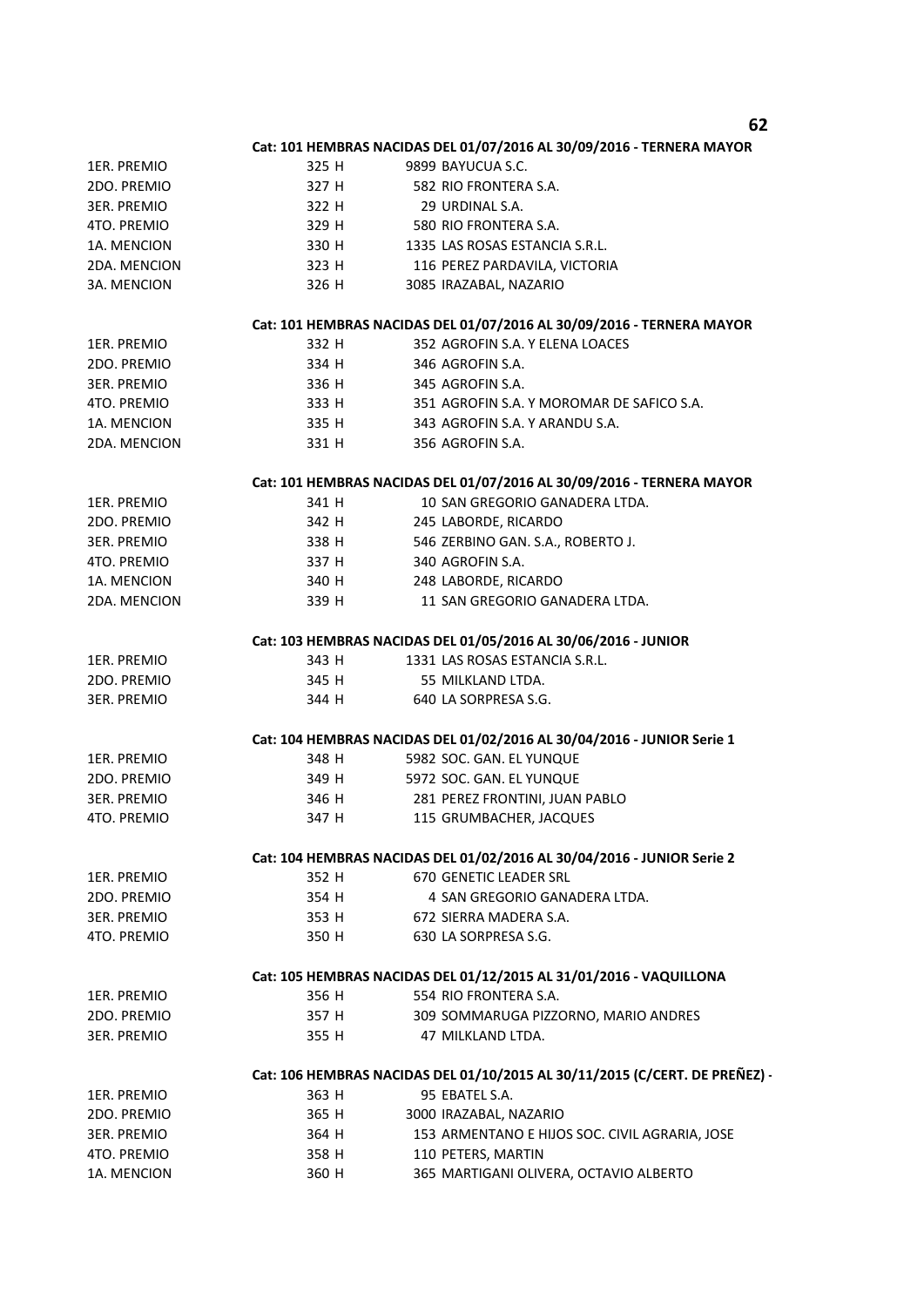|                    |       | งว                                                                          |
|--------------------|-------|-----------------------------------------------------------------------------|
|                    |       | Cat: 106 HEMBRAS NACIDAS DEL 01/10/2015 AL 30/11/2015 (C/CERT. DE PREÑEZ) - |
| 1ER. PREMIO        | 368 H | 2894 MAILHOS GANDOS Y OTROS, JORGE L.                                       |
| 2DO. PREMIO        | 367 H | 609 LA SORPRESA S.G.                                                        |
| <b>3ER. PREMIO</b> | 369 H | 214 PEREZ FRONTINI, JUAN PABLO                                              |
| 4TO. PREMIO        | 370 H | 1 RODRIGUEZ DIAZ, SANTIAGO NICOLAS                                          |
|                    |       |                                                                             |
|                    |       | Cat: 106 HEMBRAS NACIDAS DEL 01/10/2015 AL 30/11/2015 (C/CERT. DE PREÑEZ) - |
| 1ER. PREMIO        | 372 H | 5837 SOC. GAN. EL YUNQUE                                                    |
| 2DO. PREMIO        | 371 H | 457 RANCHO LUNA S.A.                                                        |
| 3ER. PREMIO        | 374 H | 277 SOMMARUGA PIZZORNO, MARIO ANDRES                                        |
| 4TO. PREMIO        | 373 H | 26 OMBU GRANDE S.A.                                                         |
|                    |       | Cat: 106A HEMBRAS NACIDAS DEL 01/10/2015 AL 30/11/2015 (PARIDA) -           |
| 1ER. PREMIO        | 362 H | 210 MILKLAND LTDA.                                                          |
|                    |       | Cat: 107 HEMBRAS NACIDAS DEL 01/08/2015 AL 30/09/2015 (C/CERT. DE PREÑEZ) - |
| 1ER. PREMIO        | 378 H | 9579 BAYUCUA-GENETIC LEADER-TRES MARIAS                                     |
| 2DO. PREMIO        | 380 H | 521 RIO FRONTERA S.A.                                                       |
| <b>3ER. PREMIO</b> | 379 H | 2419 LA GANADERA S.A.                                                       |
| 4TO. PREMIO        | 376 H | 284 AGROFIN S.A. Y EL CERRO                                                 |
|                    |       |                                                                             |
|                    |       | Cat: 107 HEMBRAS NACIDAS DEL 01/08/2015 AL 30/09/2015 (C/CERT. DE PREÑEZ) - |
| 1ER. PREMIO        | 381 H | 519 RIO FRONTERA S.A.                                                       |
| 2DO. PREMIO        |       | 382 H 470 ZERBINO GAN. S.A., ROBERTO J.                                     |
| 3ER. PREMIO        | 383 H | 1187 LAS ROSAS ESTANCIA S.R.L.                                              |
| 4TO. PREMIO        | 384 H | 325 MARTIGANI OLIVERA, OCTAVIO ALBERTO                                      |
|                    |       | Cat: 107A HEMBRAS NACIDAS DEL 01/08/2015 AL 30/09/2015 (PARIDAS)-           |
| 1ER. PREMIO        | 385 H | 3069 URDINAL S.A.                                                           |
|                    |       |                                                                             |
|                    |       | Cat: 108 HEMBRAS NACIDAS DEL 01/06/2015 AL 31/07/2015 (C/CERT. DE PREÑEZ) - |
| 1ER. PREMIO        | 386 H | 5628 SOC. GAN. EL YUNQUE Y FERANIX S.A.                                     |
|                    |       | Cat: 109 HEMBRAS NACIDAS DEL 01/02/2015 AL 31/05/2015 (C/CERT. DE PREÑEZ) - |
| 1ER. PREMIO        | 389 H | 266 AGROFIN S.A.                                                            |
| 2DO. PREMIO        | 388 H | 582 SIERRA MADERA S.A.                                                      |
| <b>3ER. PREMIO</b> | 387 H | 2892 IRAZABAL, NAZARIO                                                      |
|                    |       |                                                                             |
|                    |       | Cat: 109A HEMBRAS NACIDAS DEL 01/02/2015 AL 31/05/2015 (PARIDA) - VACA      |
| 1ER. PREMIO        | 390 H | 2920 URDINAL S.A.                                                           |
| 2DO. PREMIO        | 391 H | 2921 URDINAL S.A.                                                           |
|                    |       | Cat: 110 HEMBRAS NACIDAS ANTES DEL 31/01/2015 (C/CERT. DE PREÑEZ) - VACAS   |
| 1ER. PREMIO        | 393 H | 5229 SOC. GAN. EL YUNQUE                                                    |
| 2DO. PREMIO        | 394 H | 209 AGROFIN S.A.                                                            |
| <b>3ER. PREMIO</b> | 392 H | 2335 LA GANADERA S.A.                                                       |
| 4TO. PREMIO        | 396 H | 14 AGROCOLONIA SRL                                                          |
|                    |       | Cat: 110A HEMBRAS NACIDAS ANTES DEL 31/01/2015 (PARIDA) - VACAS             |
| 1ER. PREMIO        | 398 H | 317 R.J. ZERBINO - MILKLAND-LINGAY-C. OJEA RULLAN                           |
| 2DO. PREMIO        | 397 H | 412 SIERRA MADERA S.A.                                                      |
|                    |       |                                                                             |

**63**